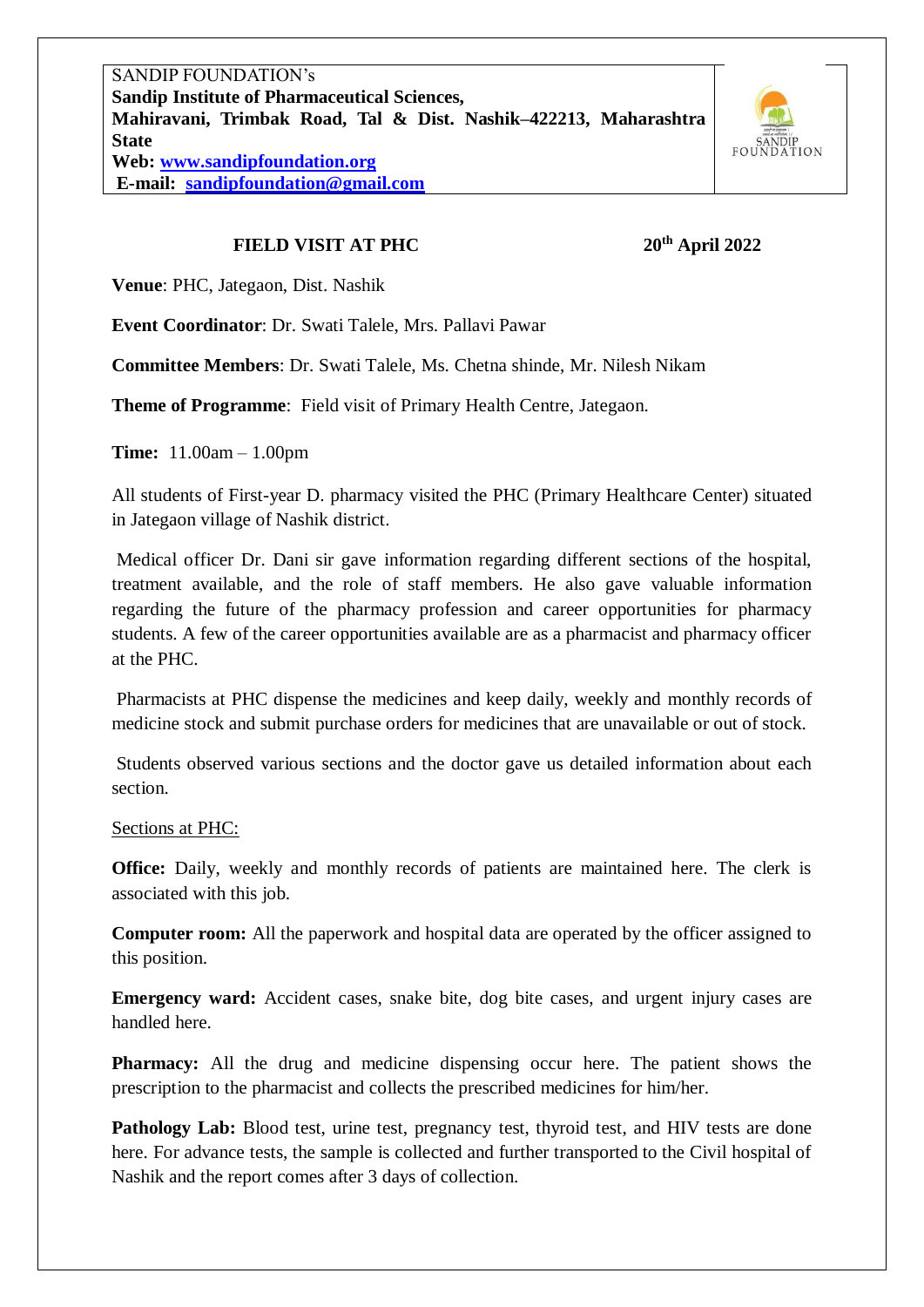**Patient ward:** There are two female wards and one male ward available. The total bed capacity of the PHC is 20 beds.

**Operation theatre:** some minor surgeries are performed here. For more critical surgeries specialized doctors and surgeons are called to carry out the operation.

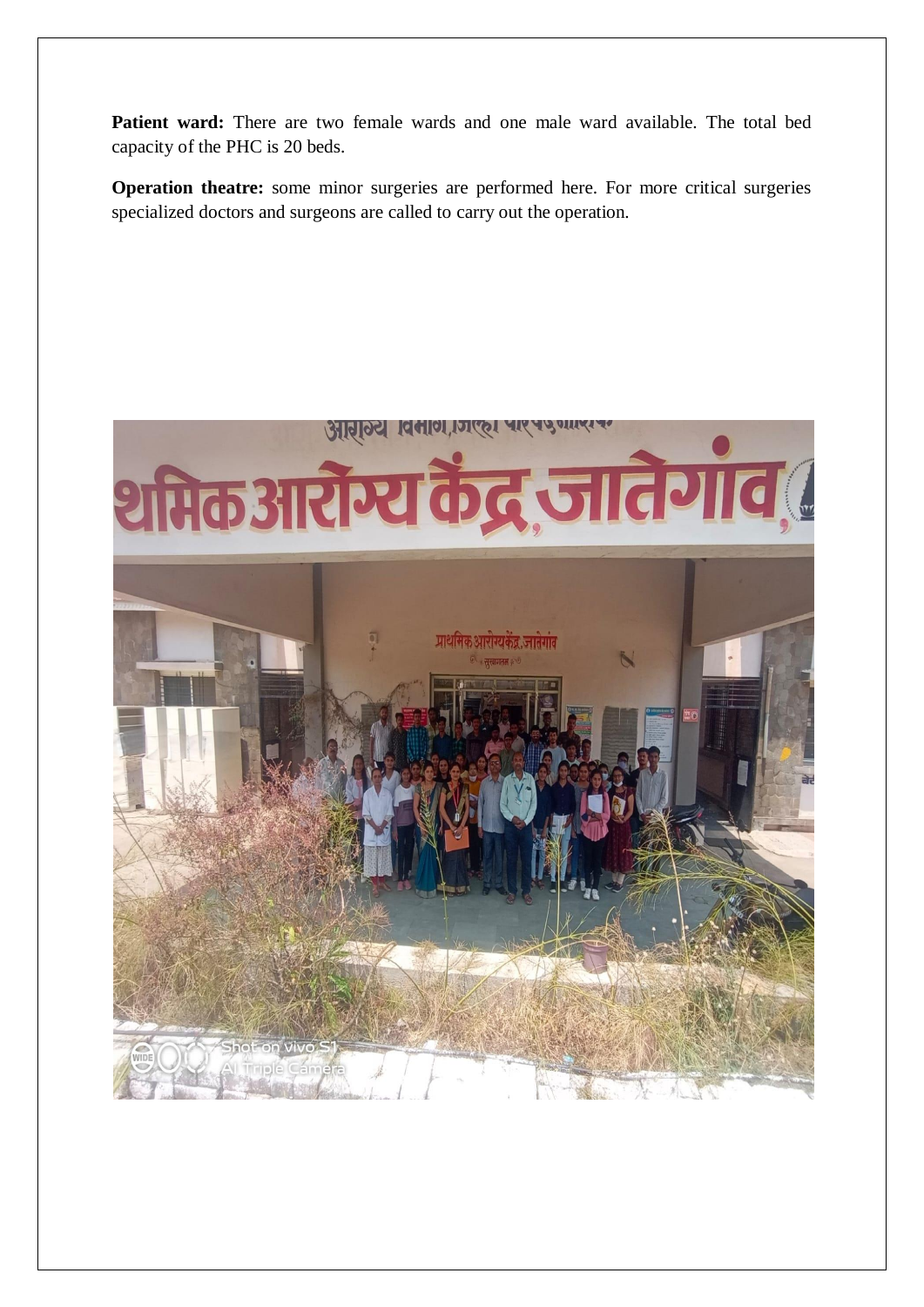